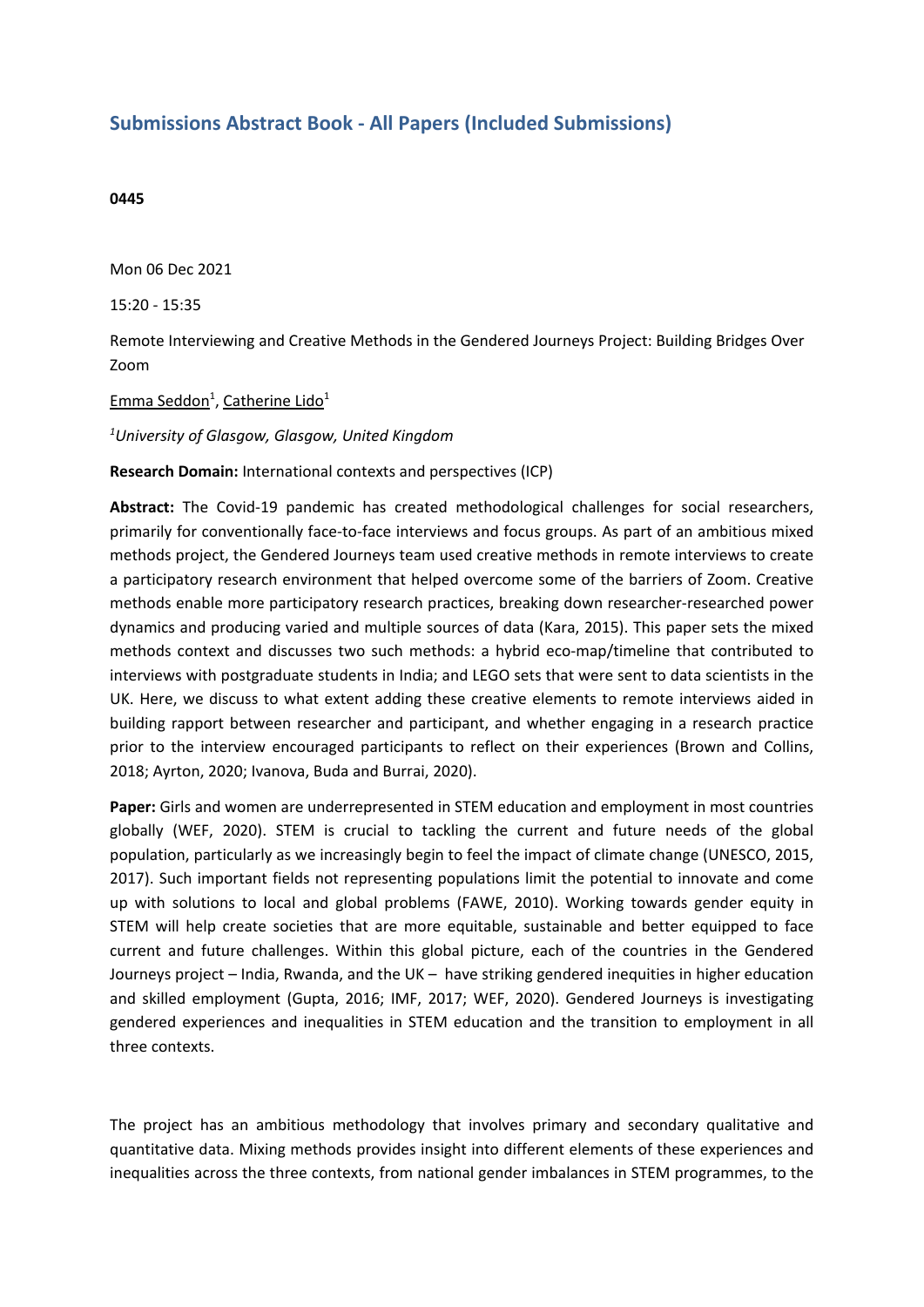individual fine-grained experiences of studying STEM at university. The quantitative methods involve administrative Higher Education data (to date, only for the UK), and <sup>a</sup> large-scale online survey recruiting STEM undergraduate students in the UK, Rwanda, and India. The two quantitative strands provide large-scale data that create context and highlight trajectories and trends of experience in STEM students.

While the quantitative side has largely been able to go ahead despite the Covid-19 pandemic, the health crisis has created methodological challenges for social researchers, primarily for conventionally face-to-face interviews and focus groups. Remote interviewing - whether online or by phone - seems an obvious solution, providing <sup>a</sup> 'Covid-safe' way of speaking with participants. However, it comes with its own downsides, such as concerns over the ability to build rapport, possible intensification of researcher-researched power dynamics, and doubts over the richness of the data (Sturges and Hanrahan, 2004; Drabble *et al.*, 2016). In this paper, I demonstrate how the Gendered Journeys teams used creative methods to mitigate these limitations. Creative methods enable more participatory research practices, breaking down researcher-participant power dynamics and producing varied and multiple sources of data (Kara, 2015).

Firstly, the team created <sup>a</sup> hybrid eco-map/timeline that was used in interviews with postgraduate students in India. Eco-maps create <sup>a</sup> visual representation of important events and relationships in an individual's life (Bennett and Grant, 2016). Although the details may vary, eco-maps tend to use nodes to represent <sup>a</sup> person or event, and lines between nodes represent connections. On the other hand, timelines create <sup>a</sup> chronological visual representation of events in an individual's life, allowing them to reflect on past, present, and future key events (Pell *et al.*, 2020). These two methods, as with other creative methods, encourage participants to engage in reflection and can enrich the experience of data collection for both researcher and researched (Kara, 2015). By combining an eco-map and timeline (see Figure 1), we have been able to engage our participants in <sup>a</sup> deeply reflective process that focusses on key events and people in their journey through STEM education, onto employment and their future aspirations.

In <sup>a</sup> 'spin-off' pilot project, I explored gendered experiences in the Data Science and Artificial Intelligence (AI) fields in the UK. This project aimed to address <sup>a</sup> gap in the literature whereby academic research and grey literature on gender in STEM often neglects these cutting-edge fields (UNESCO, 2017). Globally, fewer women than men enrol in STEM (36.2%) and ICT (29.2%) undergraduate programmes, generally the first step in <sup>a</sup> data science career (Wajcman et al. 2020). The project was conceived mid-pandemic with an awareness of the limitations of zoom. Inspired by Brown and Collins' (2018) successful use of LEGO, LEGO sets were sent to participants who built models representing their career journeys. Building the LEGO model enabled participants to reflect on both their experiences and how to represent them (see Figure 2). This created an engaging research environment for the interview with participants empowered to lead the discussion by describing the model and their building process.

The creative methods discussed here demonstrate how to create engaging research encounters despite the limitations of online interviews, some of which even took place across continents. Creative methods facilitate the breaking down of researcher-researched hierarchies, encourage reflection, and create rapport (Kara, 2015; Brown and Collins, 2018; Ayrton, 2020; Ivanova, Buda and Burrai, 2020). Perhaps most importantly, these methods make participating in research more fun, as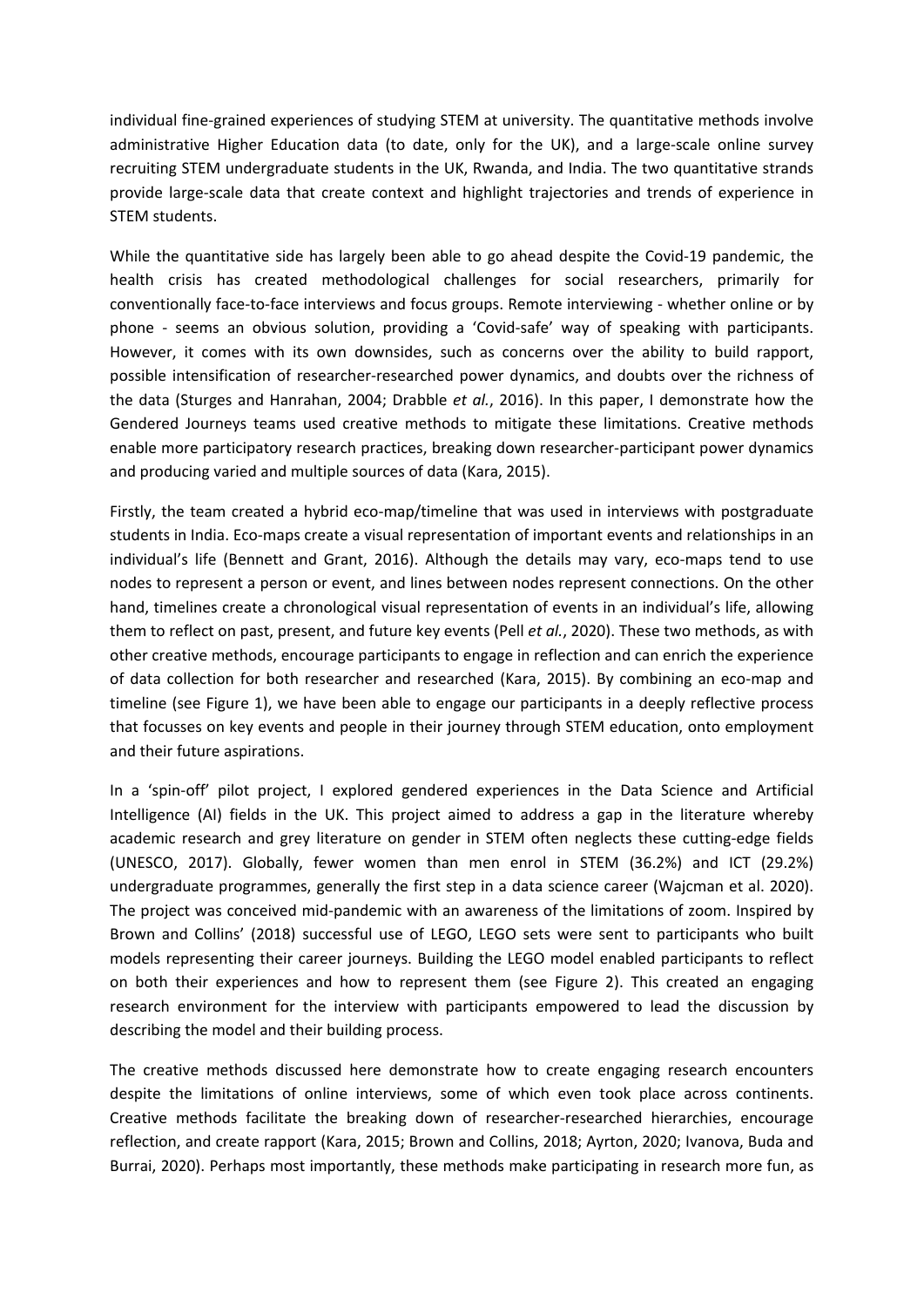one participant said about the LEGO in particular "I loved it!"

**References:**

Figure 1:Timeline/eco-map hybrid

Figure 2: LEGO model of participant's career journey

Ayrton, R. (2020) 'The case for creative, visual and multimodal methods in operationalising concepts in research design: An examination of storyboarding trust stories', *The Sociological Review*, 68(6), pp. 1229–1249. doi: 10.1177/0038026120903918.

Bennett, J. and Grant, N. S. (2016) 'Using an Ecomap as <sup>a</sup> Tool for Qualitative Data Collection in Organizations', *New Horizons in Adult Education and Human Resource Development*, 28(2), pp. 1–13. doi: 10.1002/nha3.20134.

Brown, N. and Collins, J. (2018) 'Using LEGO® To Understand Emotion Work In Doctoral Education', *International Journal of Management and Applied Research*, 5(4), pp. 193–209. doi: 10.18646/2056.54.18-014.

Drabble, L. *et al.* (2016) 'Conducting qualitative interviews by telephone: Lessons learned from <sup>a</sup> study of alcohol use among sexual minority and heterosexual women', *Qualitative Social Work: Research and Practice*, 15(1), pp. 118–133. doi: 10.1177/1473325015585613.

FAWE (2010) *Strengthening gender research to improve girls' and women's education in Africa*. Forum for African Women Educationalists. Available at: https://issuu.com/fawe/docs/fawe\_research\_series\_-\_volume\_1\_\_ab.

Gupta, N. (2016) 'Perceptions of the Work Environment: The Issue of Gender in Indian Scientific Research Institutes', *Indian Journal of Gender Studies*, 23(3), pp. 437–466. doi: 10.1177/0971521516656079.

IMF (2017) *Rwanda: Staff Report for the 2017 Article IV Consultation. IMF Country Report 17/217*. Washington DC: International Monetary Fund: International Monetary Fund.

Ivanova, M., Buda, D.-M. and Burrai, E. (2020) 'Creative and disruptive methodologies in tourism studies', *Tourism Geographies*, 23(1–2), pp. 1–10. doi: 10.1080/14616688.2020.1784992.

Kara, H. (2015) *Creative research methods in the social sciences: <sup>a</sup> practical guide*. Policy Press. Available at:

https://search.ebscohost.com/login.aspx?direct=true&scope=site&db=nlebk&db=nlabk&AN=157351